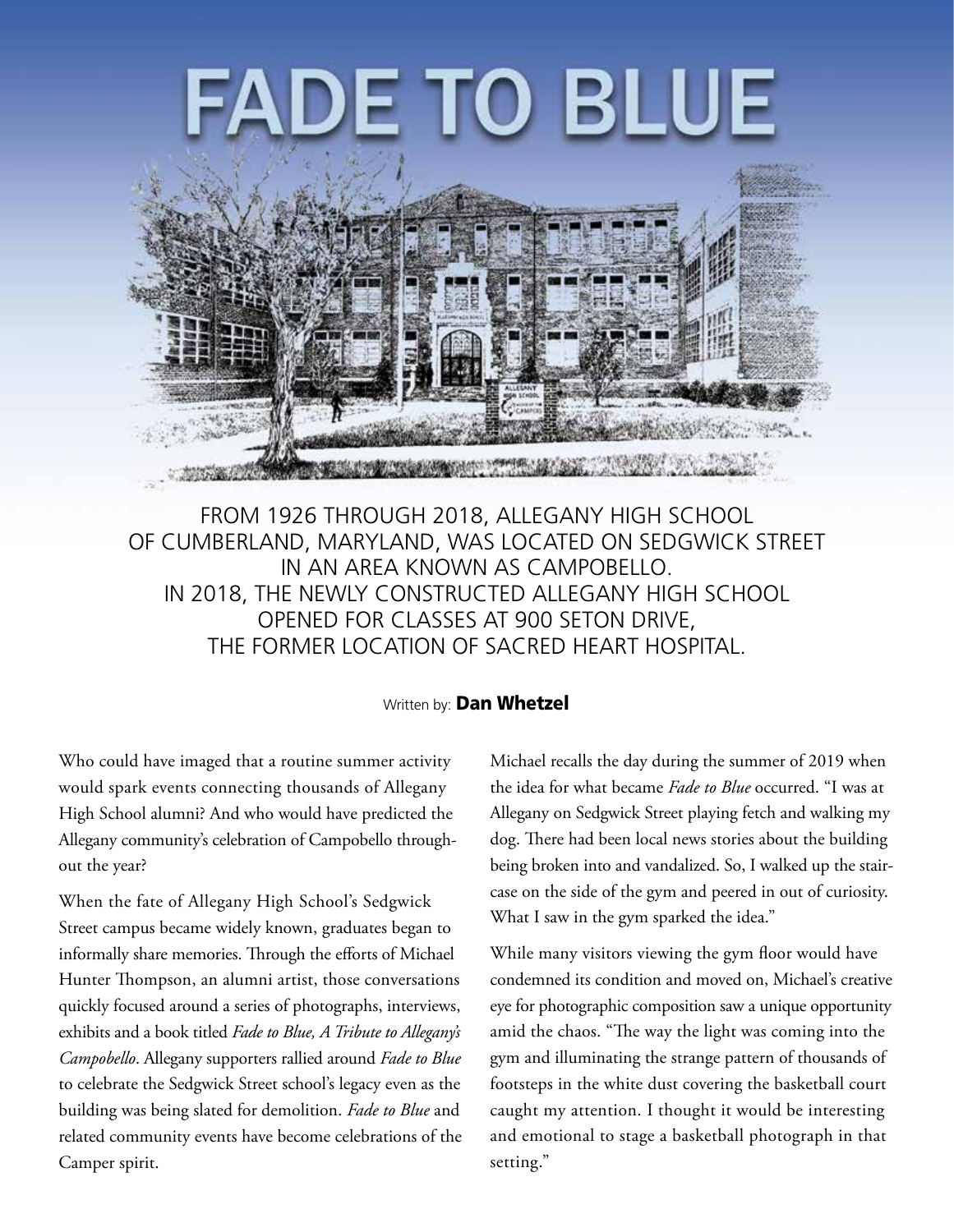News of Allegany's pending demolition gave a sense of urgency to Michael's idea for a photography project inside the school—creative photos would be a way to preserve its memory. To determine if there was interest in alumni being the figures in the images, he posted the idea on Facebook. "And it just clicked," recalls Michael. "People were overwhelmingly interested."

While alumni responded favorably to the idea, the reality of completing the project was far from certain. The building was not only off limits, but in poor condition. Natural deterioration and destruction by vandals had left the interior a mess. It was also uncertain if permission would be granted to enter the building, particularly after the pandemic caused restrictions to be placed on public gatherings.

Michael contacted Jake Shade, Allegany County Commissioner and alumni, to make inquiries about granting access for a photography project. "He gave the green light and from there I worked with Adam Patterson, Director of Public Works, who established time limits and access requirements. I only had five weeks to organize and execute it before asbestos abatement work started."

Communicating through Facebook, Michael arranged for 30 photo shoots, in and outside the abandoned building, with 500 former staff and alumni as figures in the images. The photos captured as many cross sections of high school life as possible in the short time frame. The sessions also became informal reunions when classmates reminisced during the scheduled settings.

**Top: Walkers and drivers arriving at the school to participate in Michael's conception. Along with other staged photos, Michael attempted to get a selfie of each group as they participated in the project.**  *Photo courtesy Doug Schwab*

**Middle: A group of mostly drama club alum pose for a selfie with Michael in the Auditorium.**  *Photo courtesy Joanie Johnston*

**Bottom: A gathering of different age groups at the entrance to the high school. By the end of the project over 500 former staff and alumni came together to participate and reminisce in informal reunions.** *Photo courtesy Doug Schwab* 

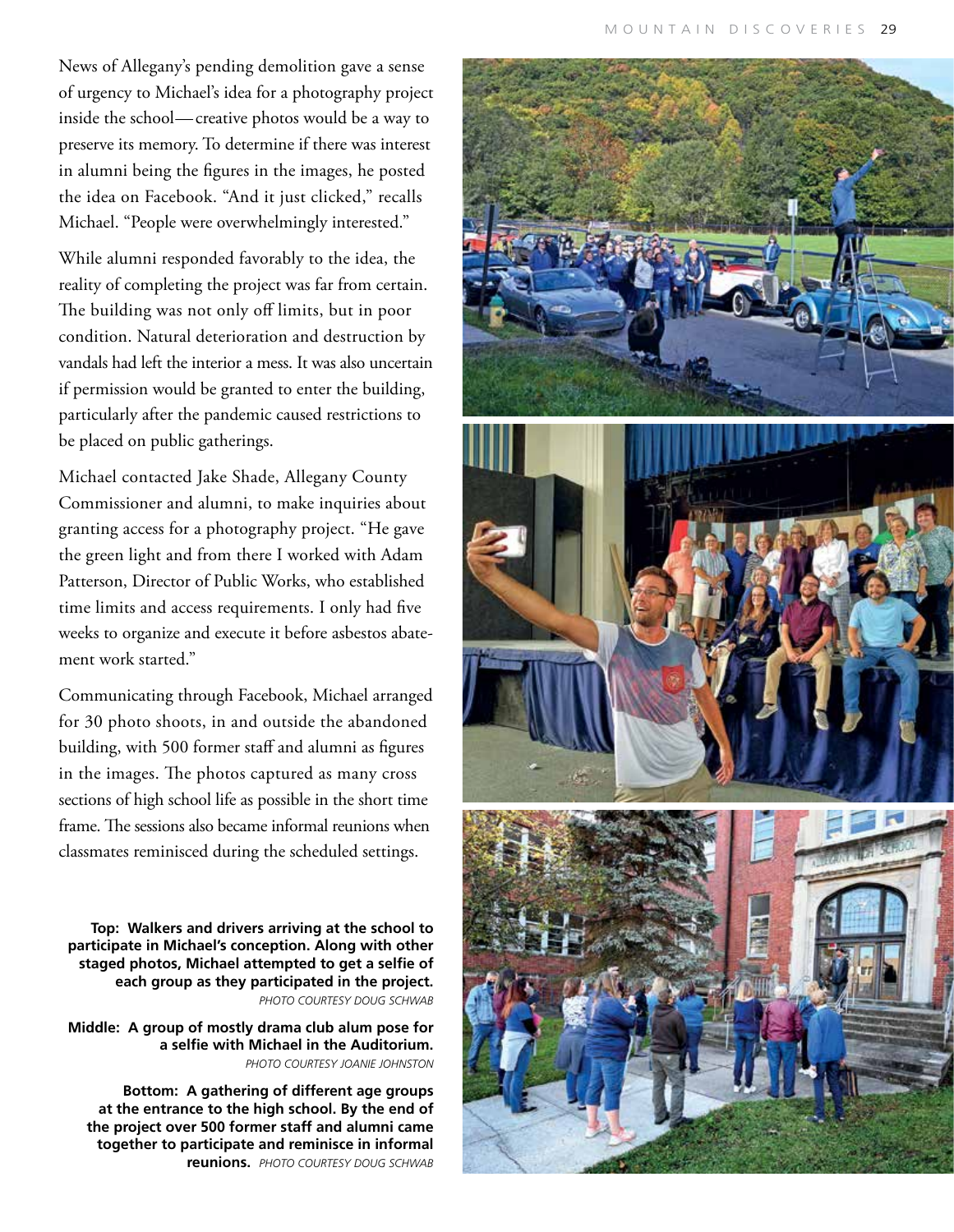As the conversations continued, it became apparent to Michael that capturing them would be a complementary component to the photograph collection. As he recalls, "It

became clear that participants wanted the project to be captured in book form and they wanted to share stories."

Creating and implementing an oral history program took *Fade to Blue* into a different and unfamiliar realm for Michael, but over a period of months 100 interviews were recorded, reviewed, and summarized for publication. Participants' graduating years ranged from the 1940s to more recent times.

The concept for the *Fade to Blue* publication came from a coffee table book that Michael enjoyed. "Each page has a work of art. I think that it allows the image

to breath and the reader to fully focus on that one piece. I figured that concept would work for this project…each image on its own page. A very minimalistic, clean design," states Michael.

The book's title is unique and generates positive comments. Inspired by film makers references to ending a scene by steadily reducing brightness until the screen turns to black, Michael's goal was to creatively capture images of Allegany's campus and alumni before the iconic landscape of Sedgwick



**Michael Hunter Thompson's** *Fade to Blue***, is a 148 page, full color hard bound 11" x 10" book. It contains 39 photographs from photo shoots along with 100 personal oral histories written from interviews conducted with the participants.**

Street changed forever. *Fade to Blue* became a natural extension of the film makers term, a book title and general

reference to community events.

The present Allegany High School, located on Seton Drive, became involved in the process as Michael and Brian White, social studies instructor, discussed ideas about additional events. The conversations became more earnest as memorabilia and artifacts began to appear at photo sessions and through photographs posted on Facebook. Brian recalls, "Michael started to be the recipient of lots of Allegany stuff that was donated to the project. Michael also realized

there was no way he could utilize all of the donations, but they did spark an idea— Historical Research Methods

students could create an exhibit for the Allegany Museum on the history of Allegany High School. Together with the *Fade to Blue* exhibit, the Allegany community will have an amazing opportunity this July to reflect, learn and be inspired by our legacy."

The amount of memorabilia and photographs proved to be daunting. Students became involved in cataloging, interpreting, and organizing resources for the exhibit. The hands-on approach to primary sources is the defining

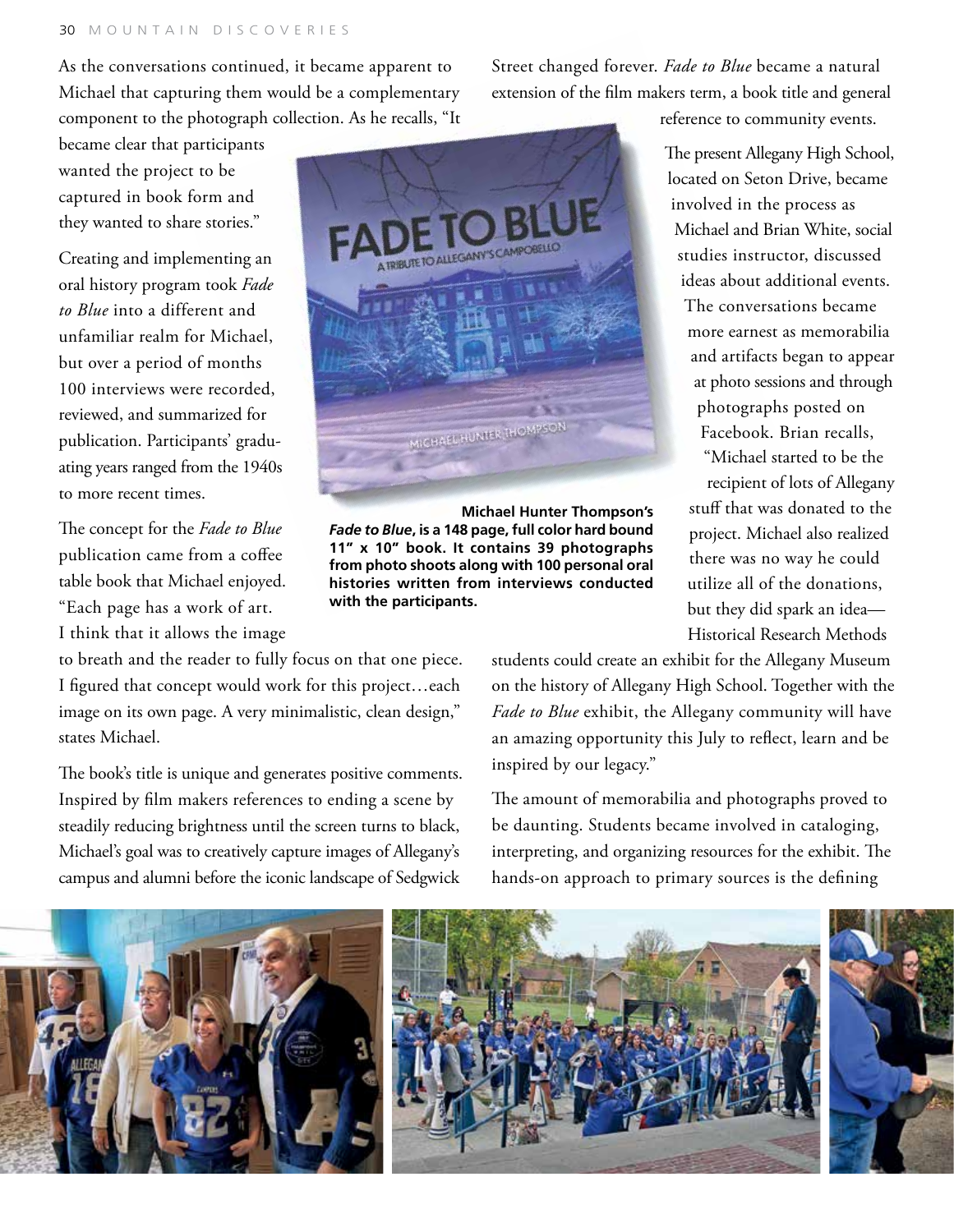feature of Historical Research Methods class that has produced a series of oral history publications, videos, public presentations, and virtual tours of the Campobello campus over the past two decades. In recent years students focused on documenting the Sedgwick Street building; digitizing class portraits, photographing rooms, and cataloging trophies were priorities. Brian credits his students for their efforts, "I am very grateful for some fantastic students in completing our work in preserving our school's history and legacy."



The Allegany Arts Council

also partnered and supported the program from its formal inception. Michael recalls, "I proposed the show to the Arts Council exhibition committee. It then grew to having my photography, as well as parts of the Sedgwick Street school installed in the space which myself and a small team of Allegany enthusiasts removed."

Julie B. Westendorff, Executive Director of the Allegany Arts Council, notes that, "Michael Hunter Thompson has been a long time artist member of the Arts Council and served on its photography committee. Through the years his work has changed to include more cinematic and 'staged' shots, so when he came to us with this idea, we knew it was going to be an exciting adventure."

**Michael Thompson with some of the memorabilia collected for the exhibition in July. He is sitting on a row of four original auditorium seats.** *Photo courtesy michael thompson*

**Bottom photos (left to right): Jim Cook (1968), Chad Dicken (1998), Kevin Sellers (1967), Beth Beeman Martin (1998) and John Lange (1967) in the boy's locker room, showing their sports memorabilia.** *Photo courtesy Joanie Johnston*

**Generations of cheerleaders in front of the gymnasium coming together to help Michael with his photo project.**  *Photo courtesy Doug Schwab*

**Wes Abrams, 90, made the trip with his daughter from Rockville to Cumberland to participate in the outdoor football photo shoot.** *Photo courtesy Doug Schwab*

**Arrowette alums posed for photos in the old gymnasium.**  *Photo courtesy Joanie Johnston* 

**"Voted Most Likely to Stay Together" — 1956 graduates and high school sweethearts that remained together, Shirley and Calvin "Pete" Baker, pose for Michael at the dance photo backdrop.** *Photo courtesy Doug Schwab*





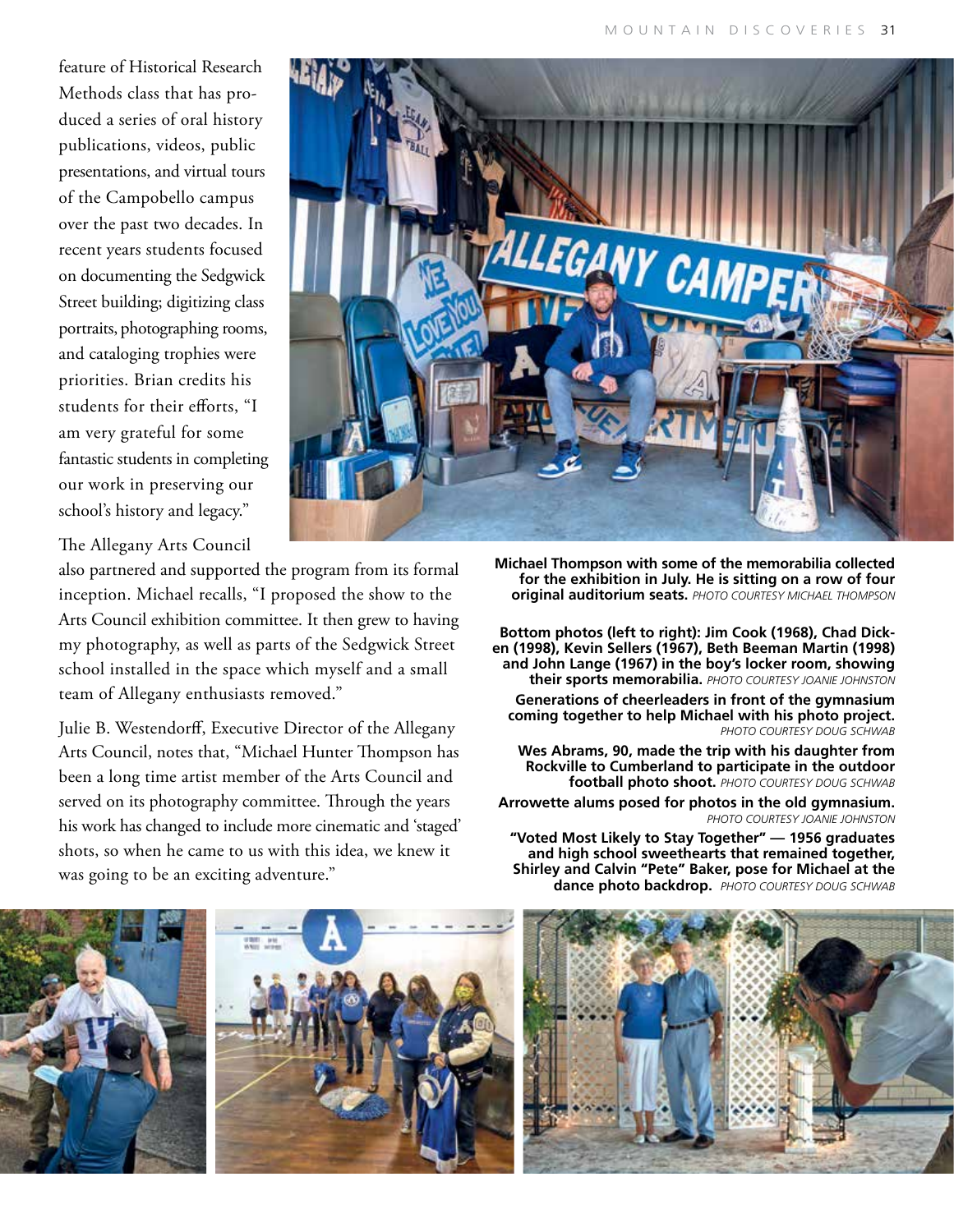

**Above: Some of the Allegany High School Historical Research Methods students creating the** *American High School Experience* **exhibits. Left to right: Phoebe Puffenbarger (artwork), Sofia Kucher (research/writing) and Chassady Redhead (quilt construction).**

**Right: One of the large panel displays to be exhibited at Allegany Museum in July 2022.** *PhotoS courtesy BRIAN WHITE*

Julie also realized the impact the exhibit would have on the community at large. "Although I didn't attend school in this community, I immediately understood the nostalgia which surrounds it. For good or bad, that experience leaves an impression on all of us. Whether you attended Allegany or not, there is something special about going back to that place, wherever yours might be, even if for a little while."

There will be several exhibitions running concurrently in downtown Cumberland venues. According to Julie, "July 2022 will feature a series of exciting exhibitions and activities for the *If These Halls Could Talk* program, featuring the *Fade to Blue* exhibit at the Allegany Arts Council and *The American High School Experience* to take place at the Allegany Museum. The photographic exhibit at the Allegany Arts Council, will include 40 images Thompson took incorporating generations of Allegany alumni, along with artifacts he salvaged from the building. The Allegany Museum exhibit is being curated by current Allegany High school students in the Historical Research Methods class, and will include



1983, 1988, 1989, 1991 2001, and 2005.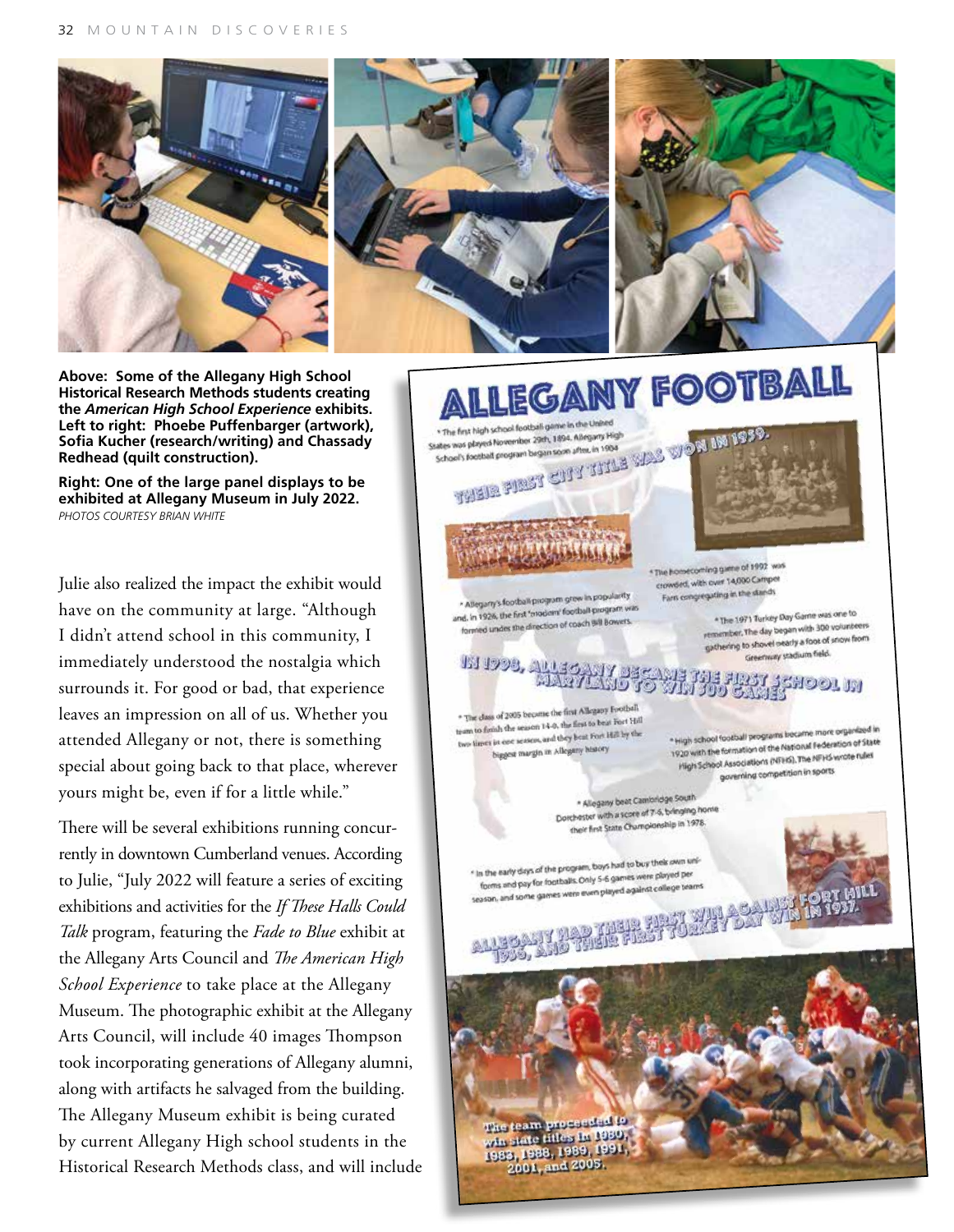photographs, memorabilia, and even a replica of the Sedgwick Street building made of Legos."

As demolition of the old Allegany High School progressed, the timing of the program could not have been better. Adds Julie, "The loss of such an architectural piece of our history could be very sad, but this project has taken that sadness and reinvigorated more than five generations of memories. It is a testament to the selfless work of an artist who wanted to preserve the heart of a community, and it reinforces the importance of artists living and working here. Some years ago, Michael said his long term goal was to become a full-time artist. Part of our work is to support local artists and assist them in chasing their dreams — it has been a privilege to be given a front row seat to this journey."

The opportunities and events offered to preserve Campobello's legacy is impressive — *Fade to Blue* and *If These Halls Could Talk* will long be remembered by alumni who celebrate the fitting farewell to Sedgwick Street memories.

*Michael Hunter Thompson expressed his immense appreciation for the financial grants from the Allegany Arts Council and Maryland State Arts Council throughout the project.*





## Allegany High School Lego Model

Allegany's Historical Research Methods students commemorated the Campobello campus in a unique way during the 2021-2022 school year. The idea occurred when Drake Rose, a senior enrolled in the course, observed a model of Fort Cumberland displayed at the Allegany Museum. As Drake recalled, "I thought it would be cool if we could do something similar for Allegany High School." Acting on the initial idea, it was decided to move forward using Lego's as building material to replicate the school building. Collaborating with classmates Daniel Gregory and Cole Fiscus, the Sedgwick Street building was photographed and later replicated on Minecraft, a video game that creates three dimensional images. The scaled-to-size Lego model stretched to eight feet in length and required 35,000 Lego blocks.

The project required interdisciplinary skills that stretched beyond typical social studies classes. "We collaborated with classmates and consulted teachers throughout the school for advice, particularly Tech Ed. A lot of thought went into the project," recalled Drake.

Daniel added, "I started by taking multiple photographs of the exterior and found a lot of interesting oddities, like different color bricks that were used in the construction. I also focused on structural details within the building."

Cole recalled, "This project was very different from anything else I have encountered in school. We worked for 45 minutes every day studying engineering and other aspects of the structure. It was very rewarding to work on such a creative project that a lot of people will be interested in seeing." *continued on next page*





**Drake Rose and Cole Fiscus at the beginning phase of the Lego project (above). The old Allegany High School was meticulously photographed and replicated on Minecraft (inset) to create the scaled-to-size model.**  *PhotoS courtesy BRIAN WHITE*